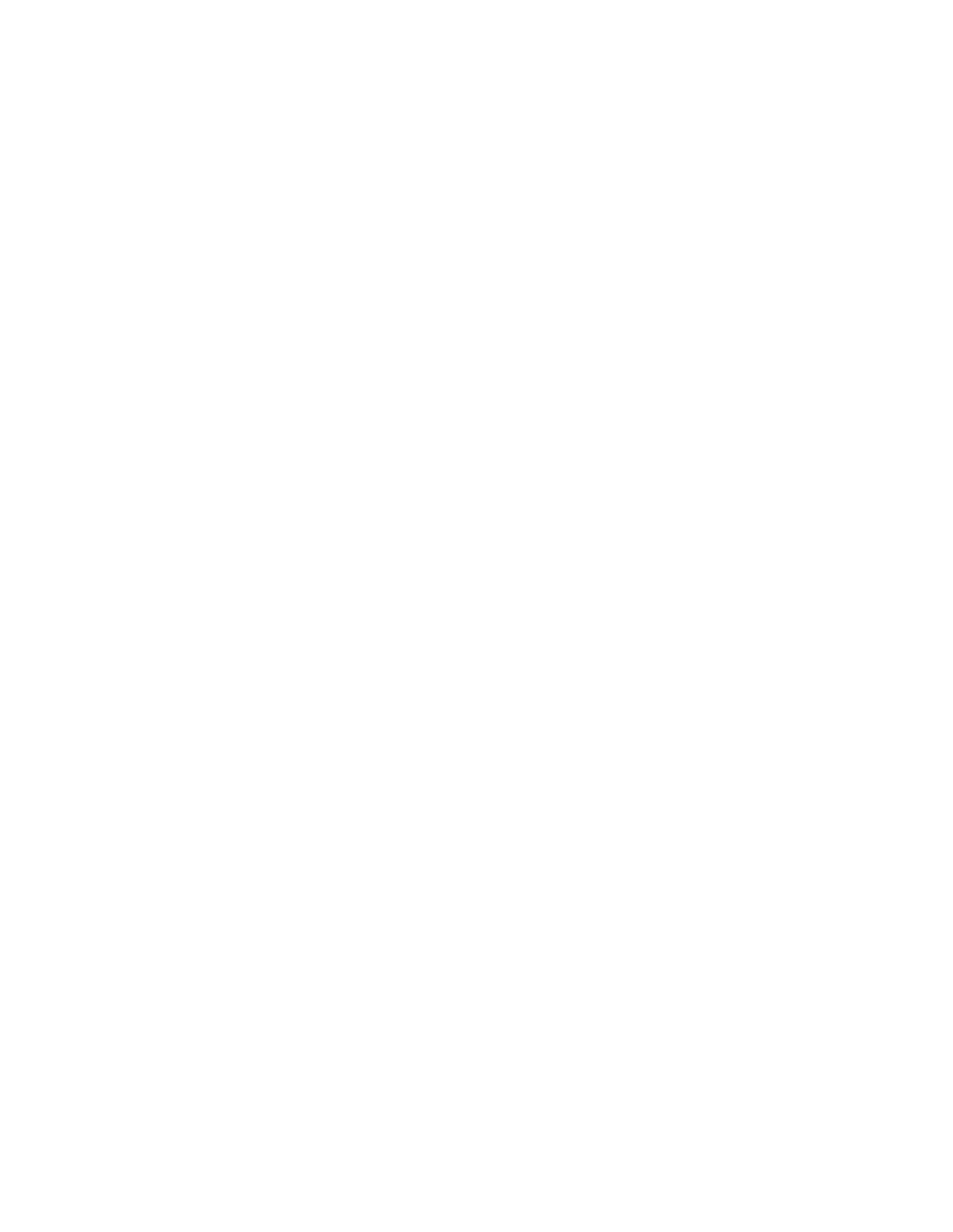### **Overview**

The Cornwall Community Hospital (CCH) quality indicators selected to be a priority focus for the 2015/16 QIP represent key indicators associated with patient safety, quality<sup>[1](#page-2-0)</sup> and flow. Particular emphasis has been placed on violence prevention and management within the workplace and care environment. The rationale underlying this emphasis is our recognition that ensuring and sustaining a safe and respectful workplace is essential to fulfilling our strategic direction: people development/workplace of choice. Also, ensuring and sustaining a safe and respectful care environment is essential to fulfilling our strategic direction: excellence in quality, patient safety and service delivery as well as fulfilling our commitment to continuously improve the patient experience. Our selection process<sup>[2](#page-2-1)</sup> of priority indicators to be incorporated within our QIP also considered provincial priorities, i.e., patient engagement; integration and coordination; and, quality and funding.

|     | QIP5 Hospital Priority Indicators for 2015/16                              |
|-----|----------------------------------------------------------------------------|
| 1.0 | 90th percentile ED Length of Stay (LOS) for admitted patients <sup>3</sup> |
| 2.0 | 30 day readmission rate to any facility <sup>4</sup>                       |
| 3.0 | % Alternate Levels of Care (ALC) days                                      |
|     | <b>Quality-Based Procedures (QBPs)</b>                                     |
| 4.0 | Stroke <sup>5</sup>                                                        |
| 5.0 | Hip Fracture <sup>6</sup>                                                  |

<span id="page-2-0"></span>**<sup>1</sup>** In addition to the Excellent Care for All Act, 2010 definition of a high quality health care system, CCH has adopted the NHS definition of quality: care that is effective, safe and provides as positive an experience as possible" (Quality in the New Health System, 2013, p. 4).

<span id="page-2-1"></span>

<span id="page-2-3"></span><span id="page-2-2"></span><sup>3</sup> QIP4 priority indicator, results have been substantially higher than target values established.<br><sup>4</sup> QIP4 priority indicator, remains an area for significant improvement, subpopulation generating a significant number o potentially avoidable hospital days, CIHI-HSP reported results significantly higher than peers, particularly within the medicine subpopulation.

<span id="page-2-4"></span>**<sup>5</sup>** Stroke subpopulation generating a significant number of potentially avoidable readmissions/hospital days, suggested indicator: Percentage of Stroke/TIA discharged on antithrombotics (QBPs: Clinical Handbook for Stroke, Sept-2013).

<span id="page-2-5"></span>**<sup>6</sup>** Hip fracture subpopulation generates a significant number of potentially avoidable readmissions/hospital days, suggested indicator: Acute care FH LOS 5 day post-operative (QBPs: Clinical Handbook for Hip Fractures, May-2013).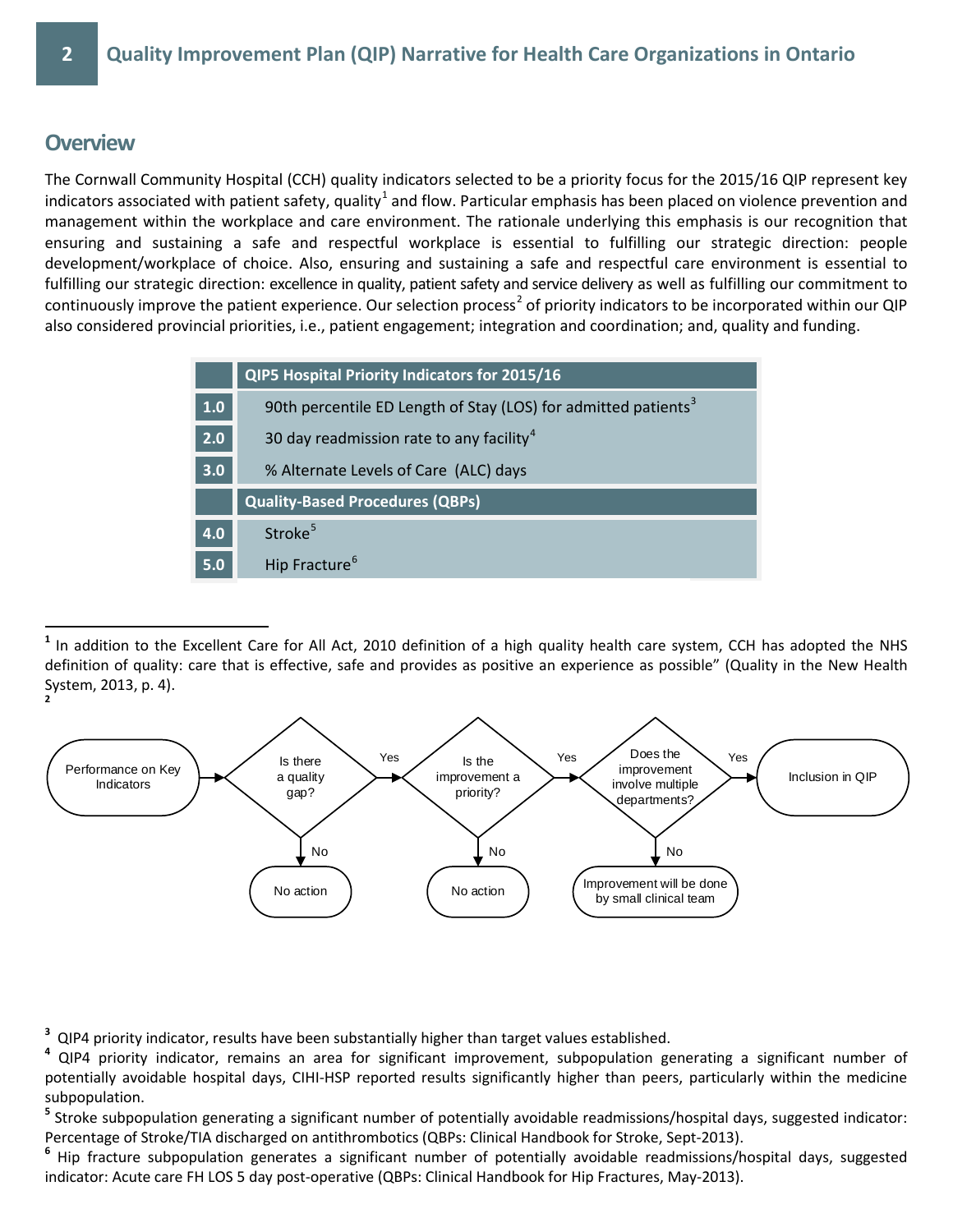

 Violent episodes within the workplace and care environment within CCH has become the highest ranked risk within our Integrated Risk Management (IRM) risk registry. In undertaking to reduce the frequency and magnitude of violent episodes within the workplace and care environment, we determined that early identification and intervention was a critical overarching principle. This principle has required engagement of internal and external providers and other stakeholders to ensure that risk mitigation strategies are implemented consistently and effectively across the service continuum. The initial scope of this priority initiative will encompass persons with psychiatric and/or substance use disorders entering CCH via the emergency department and transferred to our inpatient psychiatric unit.



### **Integration & Continuity of Care**

 CCH is undertaking a cross-sectoral, multiagency "prehospital to discharge" approach to preventing and managing violence within the workplace and care environment, e.g., LEAD protocol development and training, multiagency service planning for at-risk, complex patients.

<span id="page-3-0"></span>**<sup>7</sup>** Prevention and management of violence is a major corporate focus, suggested indicators include: Physician/employee injuries resulting from a workplace violence incident per 1000 Psychiatric Care Unit (PCU) patient days and Physician/employee injuries resulting from a workplace violence incident per 1000 Emergency Department (ED) patient visits.

<span id="page-3-1"></span>**<sup>8</sup>** Significant additional requirements within 2015 Accreditation Canada accreditation surveys, suggested indicator would be related to demonstrated achievement of both major and minor tests for compliance, i.e., percentage of patients with medications reconciled when transferred to and from Critical Care Unit.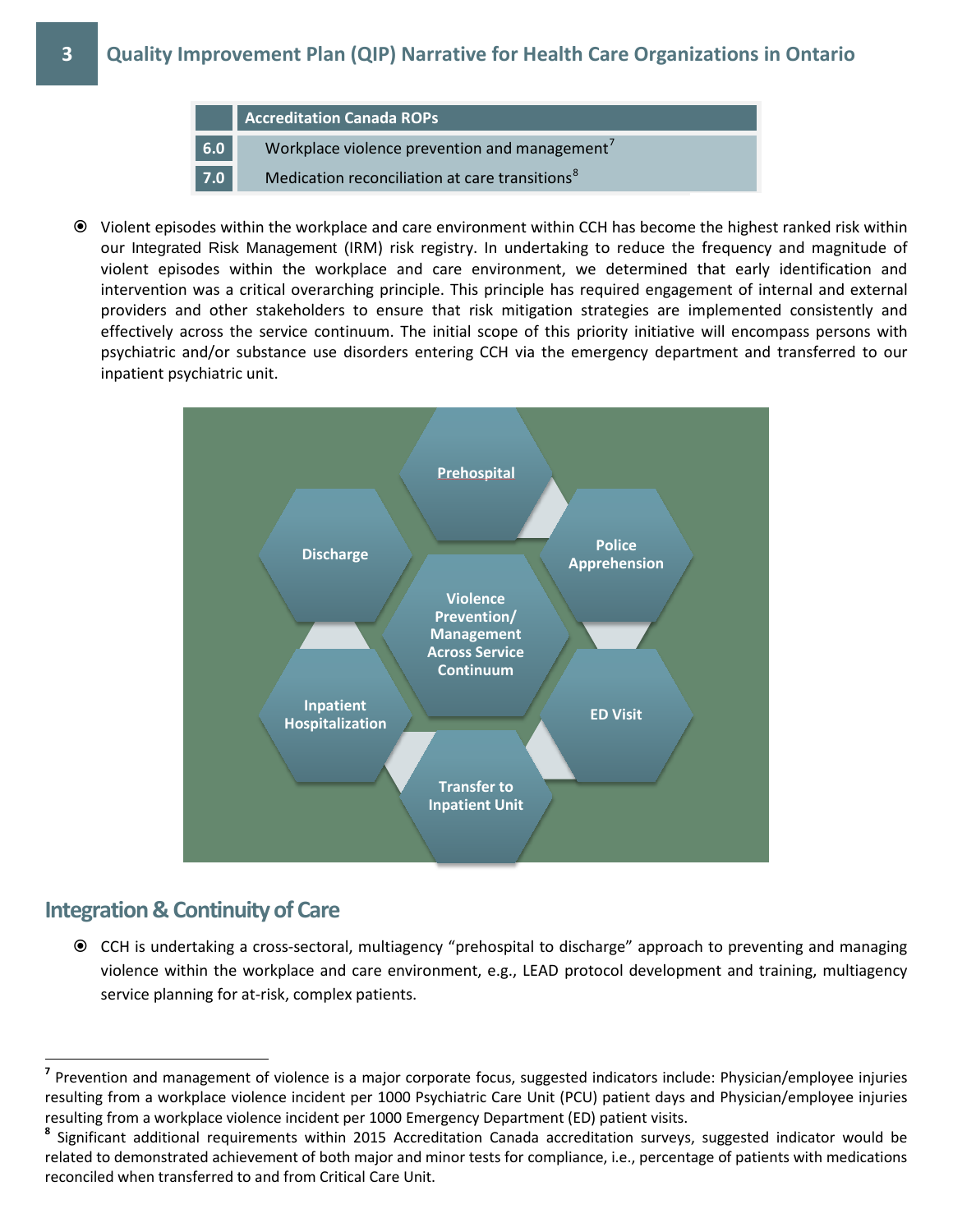## **Challenges, Risks & Mitigation Strategies**

- Several higher risk patient subpopulations have unique assessment and interventional needs:
	- Individuals with concurrent disorders: psychiatric illness and substance abuse disorder.
	- Individuals with traumatic and nontraumatic brain injury exhibiting challenging behaviours and severe behaviour management problems.
	- Individuals with dual diagnosis have a primary diagnosis of a developmental disability and a secondary diagnosis of a psychiatric disorder.
	- Individuals with dementia exhibiting challenging behaviours.
- CCH has undertaken to consult with specialized healthcare providers, e.g., ROHCG, to develop early intervention and management guidelines which will be incorporated within the advanced training for designated primary responders to behavioural emergencies.

### **Information Management**

- CCH continues to invest in information systems/infrastructure to support, promote and sustain quality and continuous improvement initiatives, e.g., ED and inpatient flows, patient profiles, incident reporting, management and trending, etc.
- CCH is making a significant investment in a new hospital-wide integrated electronic health record that will transform the way clinicians work throughout the hospital. This 20 month project will engage physicians, clinicians and administrative staff in defining new process flows based on best practices. Operational efficiencies will be gained, and patient safety will be improved by automating processes, reducing duplicate documentation, and improving access to information services.
- The implementation of new hospital inventory management systems helps ensure that supplies are available when required while ensuring appropriate turnover.
- Ongoing improvements to the hospital bed management system and the emergency patient tracking system to improve access to information.
- Health Links project has been initiated including engaging a broad range of regional health care providers.

## **Engagement of Clinicians & Leadership**

 CCH continues to invest in executive, mid-level managers and front-line practitioners in professional development/training with a focus on continuous improvement and lean methodologies and techniques.

|           |     | <b>Continuous Improvement and Lean Methodologies Training</b> |
|-----------|-----|---------------------------------------------------------------|
| No.       | %   | <b>Front-Line Staff</b>                                       |
| 400       | 47% | Full and part-time staff having received formal training      |
| 334       | 39% | White belt                                                    |
| 46        | 6%  | Yellow belt                                                   |
| <b>20</b> | 2%  | Green belt                                                    |
| 1         | 0%  | <b>Black belt</b>                                             |
|           |     | <b>Management Staff</b>                                       |
| 64        | 90% | Yellow or green belt                                          |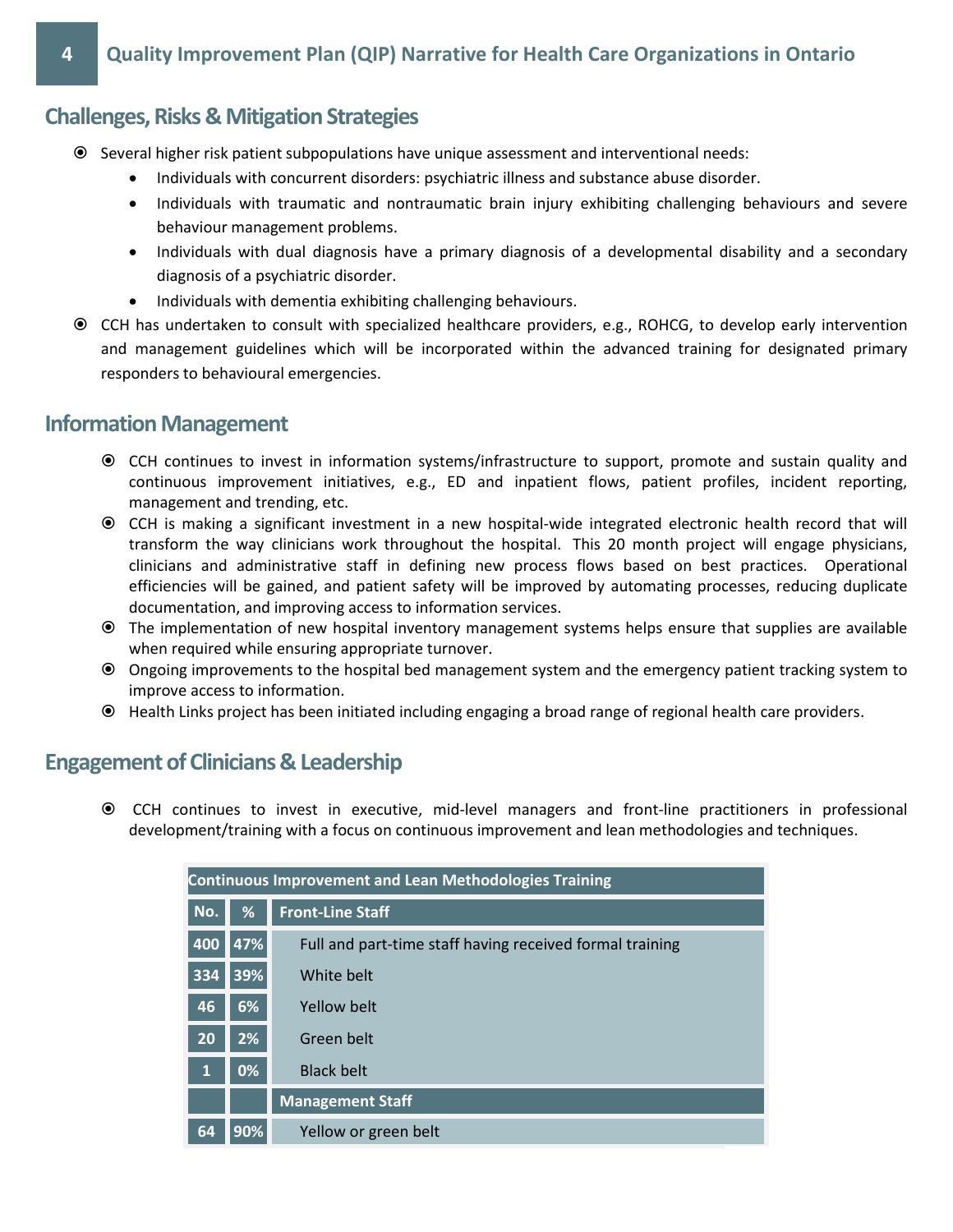### **5 Quality Improvement Plan (QIP) Narrative for Health Care Organizations in Ontario**

- Staff that have participated on project teams are very passionate about improving their work environment and the patient experience. We have taken some staff that were reluctant participants during previous projects, put them on the project team and they have become re-engaged employees.
- Even after the project phase is over, project team members continue to want to improve their work and the patient experience. The challenge is, in most departments, we do not have the capability to continue to improve outside of a project. To fill this gap, we are implementing department idea boards, performance boards and daily huddles to provide a framework for daily continuous improvement.
- In addition, we are planning to provide coaching training to our management team to support them in daily improvement.

### **Patient/Resident/Client Engagement**

- Our Health Links planning group has included clients and their families in the business planning process. Patients/families were also included in a value stream analysis (VSA) that developed a client value declaration statement for our Health Link. We also have had clients tell their stories at various working groups and steering committees during the planning phase. This work is ongoing and a patient advisory committee will be formed to inform the implementation of the project.
- Although the patient remains at the centre of what we do, most of our continuous improvement projects to date have focused on removing the waste from our internal processes, which in turn allows our staff to provide better customer service/patient care. There are two specific projects that had patients participate on the project team:
	- a. Emergency Department triage project included a mother who had brought her child to our ED who had submitted a complaint regarding her visit experience.
	- b. Single Point Access and Referral project completed by the community mental health programs, incorporated voice of the customer surveys to ensure the new process would meet the needs of both the clients and the referral sources.
- As our continuous improvement capabilities mature we will be including more patients and families on our project teams.
- Due to ongoing concern with National Research Corporation Canada survey products, i.e., utility, timeliness of reports provided and cost, CCH has embarked on an in-house process for distribution and analysis of the Canadian Patient Experiences Survey-Inpatient Care Survey (CIHI product).
- Although still in the early implementation phase of this initiative, e.g., insufficient survey returns received to confidently undertake a statistical analysis of the responders' experience, we anticipate that this instrument and inhouse process will provide a superior solution.

### **Accountability Management**

- 2015/16 QIP scorecard will be developed to capture progress of change ideas and process measures as well as trending towards target performance.
- Performance to-date will be reviewed monthly by the Director, Quality & Risk and quarterly by the Senior Leadership Team and Quality, Monitoring & Performance Committee of the Board.
- If progression towards target performance is not evident at review milestones, the VP overseeing this area, in consultation with the Director, Quality & Risk, is accountable for liaising the designated most responsible persons MRPs, monitoring the development/implementation of an appropriate turnaround strategy.
- Strategies In Action (SIA) Metrics are a means to measure our progress towards fulfilling our commitments set out in our strategic directions. The SIA metrics will align goals, behaviours and processes within the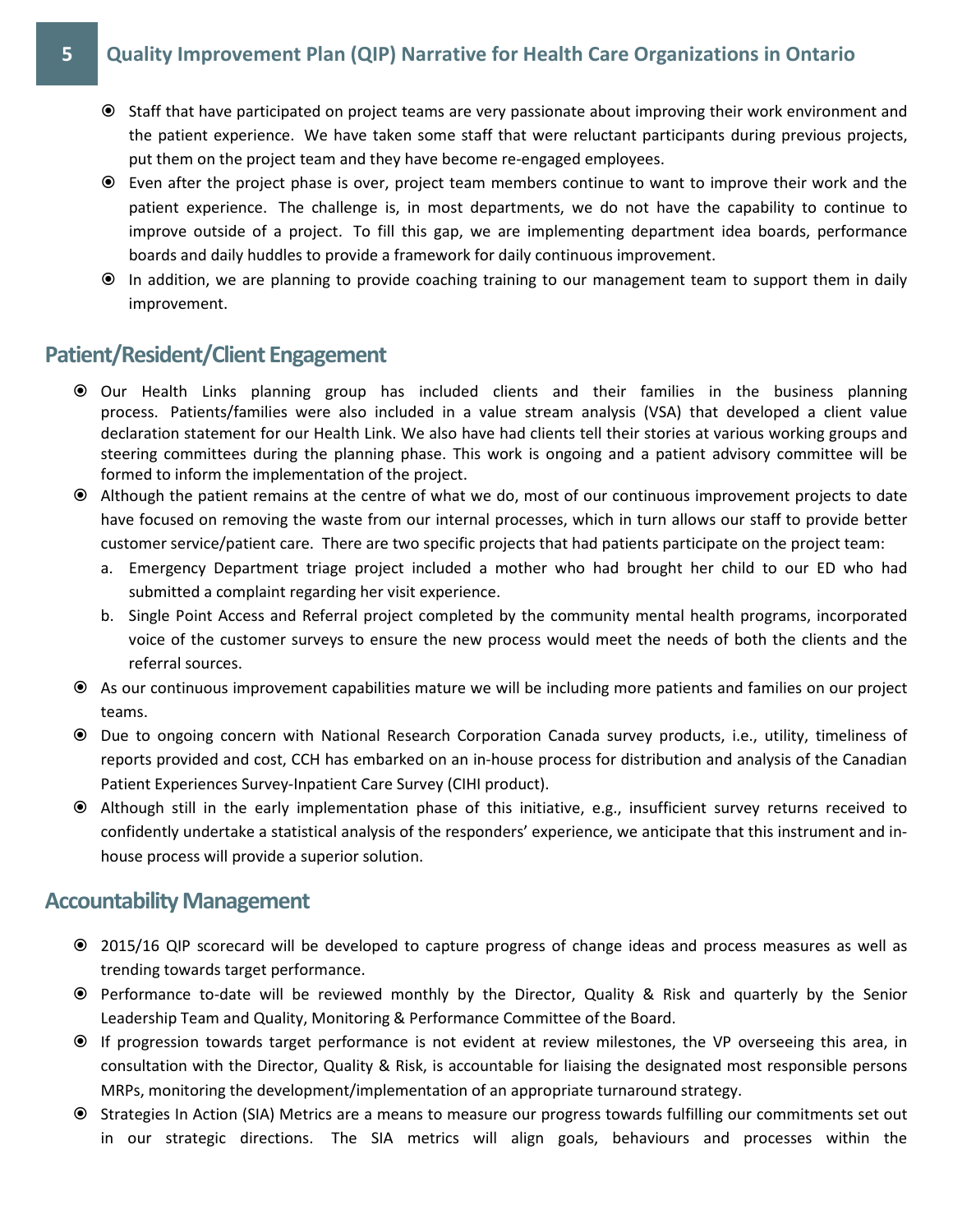#### Quality Improvement Plan (QIP) Narrative for Health Care Organizations in Ontario

organization. Measuring and monitoring performance through SIA huddles with the management team will align resources and focus where needed.

- <sup>®</sup> Leader Standard Work will ensure corporate strategies and accountabilities are cascaded throughout the organization and performance is reported back to the Senior Leadership Team. Leader Standard Work sets out clear expectations and accountabilities appropriate at each level of the organization. Cascaded, overlapping regular exchanges provides the structure to continuously and consistently monitor performance and respond quickly when required. Leader Standard Work also provides the opportunity to develop employees through mentoring and coaching.
- <sup>®</sup> Restructuring of budgetary process has ensured fair and equitable allocation of resources.

## Performance Based Compensation [As part of Accountability Management]

© Cornwall Community Hospital did not have any performance pay during the last performance cycle ending before the "effective date" of March 31, 2012 (2010/2011 performance pay cycle). As stipulated by the BPSAA, executives within our organization do not have any pay-for-performance tied to the achievement of targets in our 2015/2016 QIP.

### **Health System Funding Reform (HSFR)**

<sup>●</sup> Four Quality-Based Procedures (QBPs) have either been directly or indirectly, i.e., within planned improvement initiatives (change ideas), incorporated into our 2015/2016 QIP:

| No. | <b>Quality-Based Procedures (Direct)</b>           |
|-----|----------------------------------------------------|
| 1.0 | <b>Stroke</b>                                      |
| 2.0 | <b>Hip Fracture</b>                                |
|     | 30 Day Readmission Rate to Any Facility (Indirect) |
| 3.0 | <b>Chronic Obstructive Pulmonary Disease</b>       |
| 4.0 | <b>Congestive Heart Failure</b>                    |

### Sign-off

6

I have reviewed and approved our organization's Quality Improvement Plan

Michael E. Turcotte **Board Chair** 

Christopher M.G Quality and Performance Mont Committee Cha

Uncitri

Jeanette Despatie **Chief Executive Officer**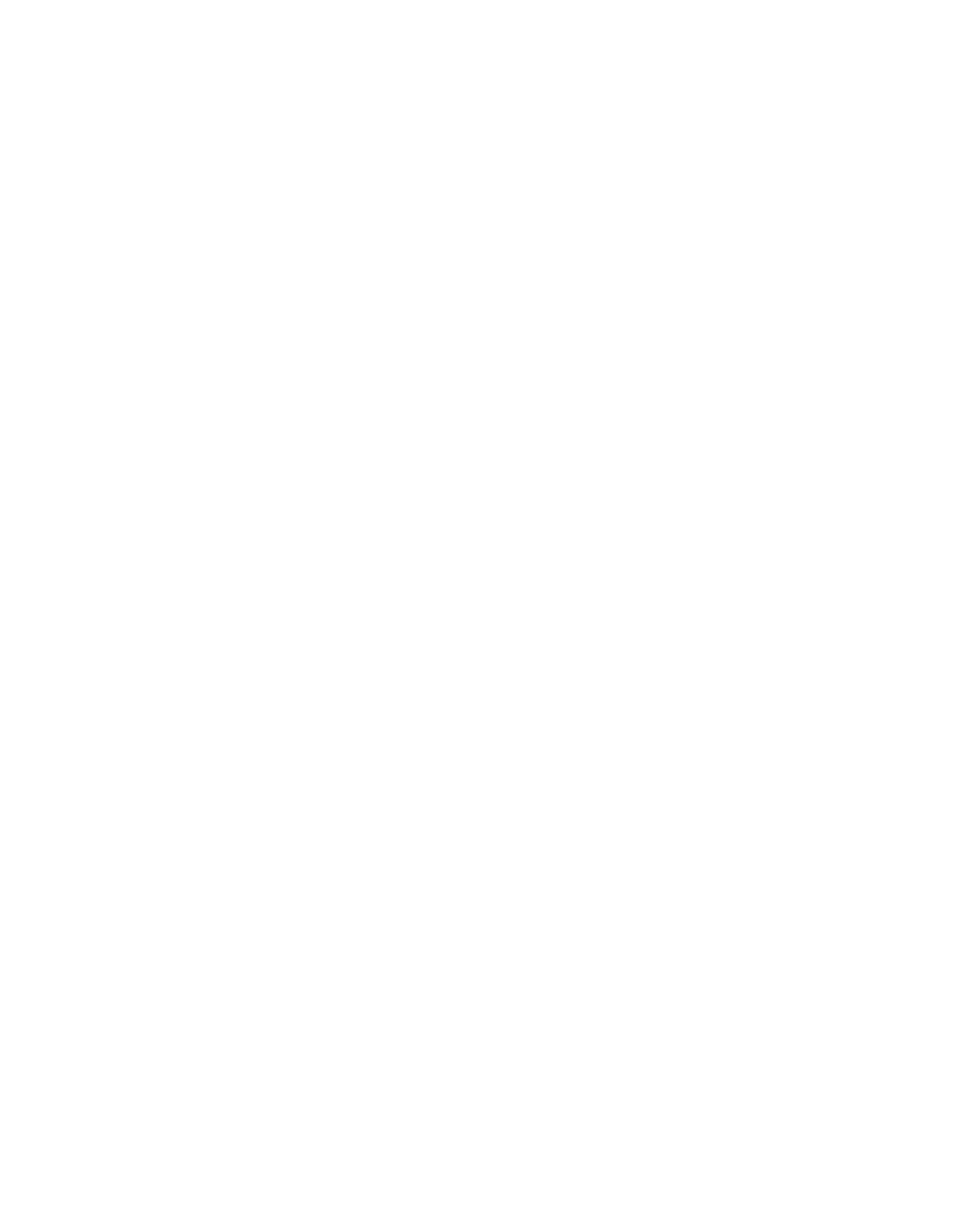| <b>AIM</b>                  |                                                    | <b>Measure</b>                                                                                   |                                             |                                                                    |        |                        |                 |                                                              | Change                                                                                                                                                                                                                                                                                                                                                                                                                                                                                                                                                                                                                                                                                                                                                                                                                                                                       |                                                                                                                                                                                                                                                                                                                                                               |                                                                                                                                                                                     |                                                                                                                                                                                                                                    |                 |
|-----------------------------|----------------------------------------------------|--------------------------------------------------------------------------------------------------|---------------------------------------------|--------------------------------------------------------------------|--------|------------------------|-----------------|--------------------------------------------------------------|------------------------------------------------------------------------------------------------------------------------------------------------------------------------------------------------------------------------------------------------------------------------------------------------------------------------------------------------------------------------------------------------------------------------------------------------------------------------------------------------------------------------------------------------------------------------------------------------------------------------------------------------------------------------------------------------------------------------------------------------------------------------------------------------------------------------------------------------------------------------------|---------------------------------------------------------------------------------------------------------------------------------------------------------------------------------------------------------------------------------------------------------------------------------------------------------------------------------------------------------------|-------------------------------------------------------------------------------------------------------------------------------------------------------------------------------------|------------------------------------------------------------------------------------------------------------------------------------------------------------------------------------------------------------------------------------|-----------------|
| Quality<br><b>Dimension</b> | Objective                                          | Measure/Indicator                                                                                | Unit /<br>Population                        | Source /<br>Period                                                 | Org-ID | Current<br>performance | <b>Target</b>   | Target<br>justification                                      | Planned improvement initiatives<br>(Change Ideas)                                                                                                                                                                                                                                                                                                                                                                                                                                                                                                                                                                                                                                                                                                                                                                                                                            | <b>Methods</b>                                                                                                                                                                                                                                                                                                                                                | <b>Process measures</b>                                                                                                                                                             | <b>Goal for change ideas</b>                                                                                                                                                                                                       | <b>Comments</b> |
| Access                      | <b>Reduce wait</b><br>times in the $ED$            | <b>ED Wait times: 90th</b><br>percentile ED length of<br>stay for Admitted<br>patients.          | Hours / ED<br>patients                      | <b>CCO iPort</b><br><b>Access</b><br>Jan 1, 2014 -<br>Dec 31, 2014 | $967*$ | 38.9                   | 30 <sup>°</sup> | <b>Target based</b><br>on 13/14<br><b>HSAA</b><br>obligation | 1) Optimize patient throughput and bed<br>turnaround times on the inpatient units:<br>Implement measures focused on time-<br>to-inpatient bed, i.e., Continuous<br><b>Improvement Project on Predictive</b><br><b>Discharges Discharge Preparedness</b><br>Documentation Tool, MD rounds on<br>Medicine, Bullet Rounds 7 days/week.<br>Increase compliance with 10:00<br>discharge time.<br>Increase compliance with Pathways and<br><b>GAP (Guidelines Applied to Practice)</b><br>tools specific to QBPs: Chronic<br><b>Obstructive Lung Disease (COPD),</b><br><b>Congestive Heart Failure (CHF),</b><br>Pneumonia.<br>Increase use of discharge chairs within 1<br>hour after discharge order is written to<br>support bed turnaround time, i.e.,<br>housekeeping, bed management,<br>porters.                                                                           | • QIP5 scorecard will be developed to<br>capture progress of change ideas &<br>process measures as well as trending<br>towards target performance.<br>• Performance to-date will be reviewed<br>monthly by the Director, Q/R & quarterly<br>by the Senior Leadership Team &<br><b>Quality, Monitoring &amp; Performance</b><br><b>Committee of the Board.</b> | Unit-specific Time to Inpatient Bed<br>Compliance with 1100 discharge<br>times                                                                                                      | Time to inpatient bed<br>for Critical Care Unit<br>(CCU) and Psychiatric<br>Care Unit (PCU) is 90<br>min and 18 hrs for all<br>other inpatient care<br>areas (SIA).<br>$\frac{1}{2}$ > 35% compliance with<br>1100 discharge time. | <b>Nil</b>      |
|                             |                                                    |                                                                                                  |                                             |                                                                    |        |                        |                 |                                                              | 2) Optimize patient flow throughout the<br>organization to mitigate overcrowding in the<br><b>Emergency Department (Accreditation</b><br><b>Canada Required Organizational Practice:</b><br>Client Flow ROP (15)):<br><b>Refine process for Geriatric Emergency</b><br><b>Management Nurses and CCAC</b><br>interventions to prevent admissions for<br>patients not requiring acute hospital<br>care.<br>Support real-time admissions and<br>decrease batching to support patient<br>flow out of ED 24/7.<br>Increase adherence and accountability<br>for Bed Management and Bed<br>Assignment policies and guidelines.<br>Increase adherence with Overcapacity<br>and Escalation Policy to support flow of<br>admitted patients out of ED, including<br>moving patients to hallways on inpatient<br>units while beds are being cleaned or<br>patients are waiting to leave. | · QIP5 scorecard will be developed to<br>capture progress of change ideas &<br>process measures as well as trending<br>towards target performance.<br>· Performance to-date will be reviewed<br>monthly by the Director, Q/R & quarterly<br>by the Senior Leadership Team &<br><b>Quality, Monitoring &amp; Performance</b><br><b>Committee of the Board.</b> | Number of patients with Alternate<br>Level of Care (ALC) designation<br>within 48 hours of admission.<br>90 <sup>th</sup> percentile Length of Stay (LOS)<br>for admitted patients. | Less than 10% of all ALC Nil<br>have an ALC<br>designation within 48<br>hours of admission to<br>hospital.<br><b>Achieve CCH-specific</b><br>performance target as<br>outlined in 2014/2015<br>HSAA.                               |                 |
|                             | Reduce<br>potentially<br>avoidable<br>readmissions | <b>Percentage of Stroke/TIA</b><br>(QBP parameters) patients<br>discharged on<br>antithrombotics | % / QBP<br><b>Stroke</b><br><b>Patients</b> | DAD, CIHI /<br>Q1 & Q2 FY<br>2014/15                               | $967*$ | 84.8                   | 100             | <b>Target based</b><br>theoretical<br>best                   | 1) Evaluate and implement, as appropriate,<br>recommended practices related to: Module 5:<br><b>Admission to Inpatient Rehabilitation;</b><br>Module 6: Early Supported Discharge for<br>Rehabilitation; and, Module 7:<br><b>Outpatient/Community Rehabilitation</b><br>Module 1: Early Assessment (QBPs: Clinical<br>Handbook for Stroke, September, 2013).                                                                                                                                                                                                                                                                                                                                                                                                                                                                                                                | QIP5 scorecard will be developed to<br>capture progress of change ideas &<br>process measures as well as trending<br>towards target performance. •<br>Performance to-date will be reviewed<br>monthly by the Director, Q/R & quarterly<br>by the Senior Leadership Team &<br><b>Quality, Monitoring &amp; Performance</b><br><b>Committee of the Board.</b>   | <b>Percentage of applicable</b><br>recommended practices<br>implemented.                                                                                                            | 100% of applicable<br>recommended<br>practices implemented<br>within Q3, 2015/16.                                                                                                                                                  | <b>Nil</b>      |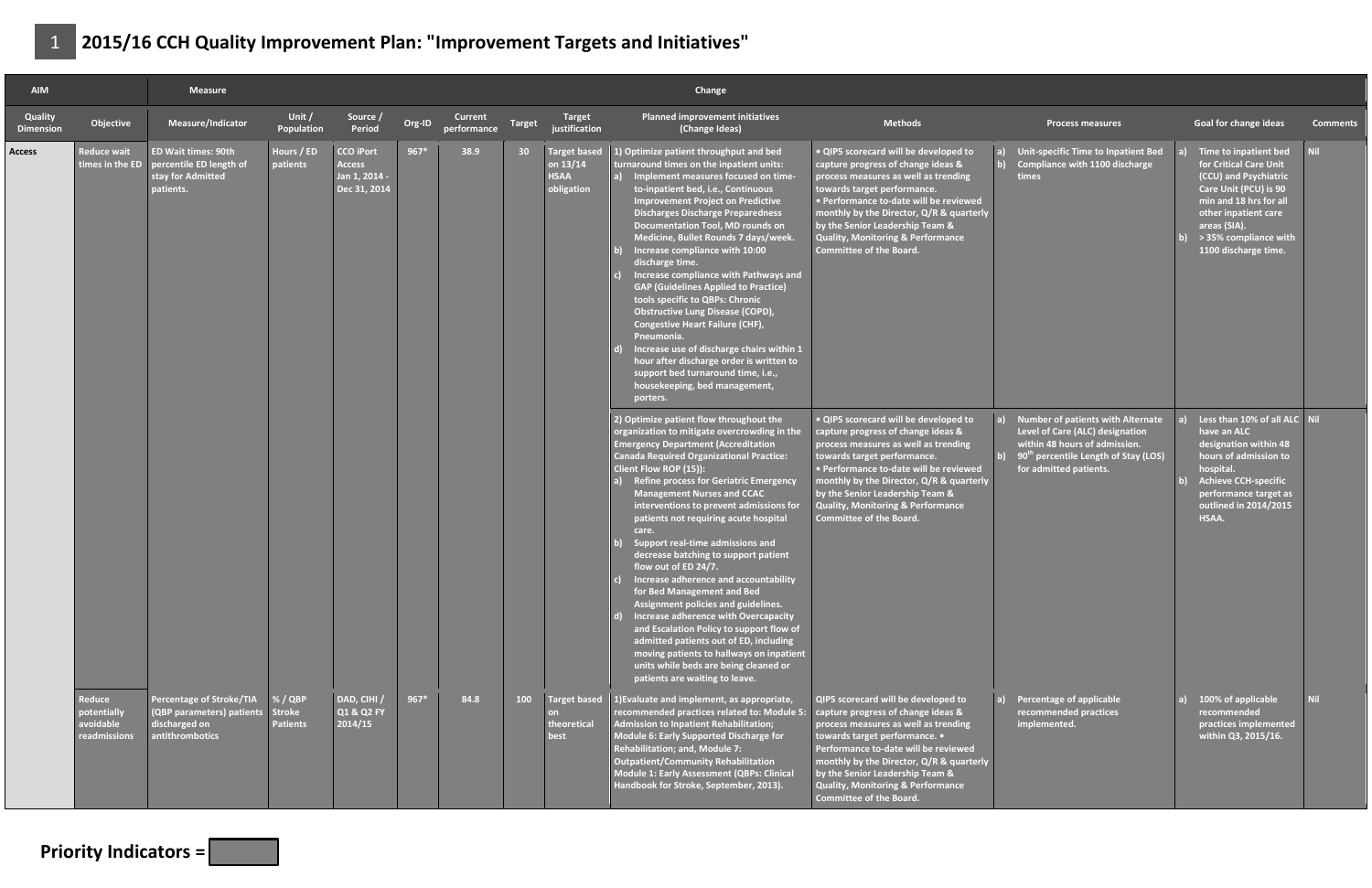| <b>AIM</b>                  |                                                                   | <b>Measure</b>                                                                                                                                                                                                                                    |                                            |                                                                                                     |        |                        |        |                                                                                                       | Change                                                                                                                                                                                                                                                                                                                                                                                                                                                                                                                                                                                                                                                                                                                                                                                                                                                      |                                                                                                                                                                                                                                                                                                                                                               |                                                                                                                                                                                                                                                                                               |                                                                                                                                                                                                                                                                                                                                                                                                                                                            |                                                                                                                        |
|-----------------------------|-------------------------------------------------------------------|---------------------------------------------------------------------------------------------------------------------------------------------------------------------------------------------------------------------------------------------------|--------------------------------------------|-----------------------------------------------------------------------------------------------------|--------|------------------------|--------|-------------------------------------------------------------------------------------------------------|-------------------------------------------------------------------------------------------------------------------------------------------------------------------------------------------------------------------------------------------------------------------------------------------------------------------------------------------------------------------------------------------------------------------------------------------------------------------------------------------------------------------------------------------------------------------------------------------------------------------------------------------------------------------------------------------------------------------------------------------------------------------------------------------------------------------------------------------------------------|---------------------------------------------------------------------------------------------------------------------------------------------------------------------------------------------------------------------------------------------------------------------------------------------------------------------------------------------------------------|-----------------------------------------------------------------------------------------------------------------------------------------------------------------------------------------------------------------------------------------------------------------------------------------------|------------------------------------------------------------------------------------------------------------------------------------------------------------------------------------------------------------------------------------------------------------------------------------------------------------------------------------------------------------------------------------------------------------------------------------------------------------|------------------------------------------------------------------------------------------------------------------------|
| Quality<br><b>Dimension</b> | Objective                                                         | Measure/Indicator                                                                                                                                                                                                                                 | Unit /<br>Population                       | Source /<br>Period                                                                                  | Org-ID | Current<br>performance | Target | Target<br>justification                                                                               | <b>Planned improvement initiatives</b><br>(Change Ideas)                                                                                                                                                                                                                                                                                                                                                                                                                                                                                                                                                                                                                                                                                                                                                                                                    | <b>Methods</b>                                                                                                                                                                                                                                                                                                                                                | <b>Process measures</b>                                                                                                                                                                                                                                                                       | <b>Goal for change ideas</b>                                                                                                                                                                                                                                                                                                                                                                                                                               | <b>Comments</b>                                                                                                        |
| <b>Effectiveness</b>        | Improve<br>organizational<br>financial<br>health                  | <b>Total Margin</b><br>(consolidated): % by which<br>total corporate<br>(consolidated) revenues<br>exceed or fall short of<br>total corporate<br>(consolidated) expense,<br>excluding the impact of<br>facility amortization, in a<br>given year. | %/N/a                                      | OHRS, MOH<br>/ Q3 FY<br>2014/15<br>(cumulative<br>from April 1,<br>2014 to<br>December<br>31, 2014) | 967*   | $-1.19$                | 0.45   | <b>Target set</b><br>according to<br><b>HSAA</b><br>obligations                                       | 1)                                                                                                                                                                                                                                                                                                                                                                                                                                                                                                                                                                                                                                                                                                                                                                                                                                                          |                                                                                                                                                                                                                                                                                                                                                               |                                                                                                                                                                                                                                                                                               |                                                                                                                                                                                                                                                                                                                                                                                                                                                            | Performance<br>monitored<br>within<br>Corporate<br>Scorecard.<br>Please note:<br>performance<br>based on<br>April-Oct. |
|                             | Reduce<br>unnecessary<br>deaths in<br>hospitals                   | <b>HSMR: Number of</b><br>observed deaths/number<br>of expected deaths x 100.                                                                                                                                                                     | Ratio (No<br>unit) / All<br>patients       | DAD, CIHI /<br>April 1, 2013<br>to March 31.<br>2014                                                | 967*   | 76                     | 74     | <b>Based on</b><br><b>HSMR Peer</b><br><b>Group H2</b><br>best quartile<br>performance<br>for 2013-14 |                                                                                                                                                                                                                                                                                                                                                                                                                                                                                                                                                                                                                                                                                                                                                                                                                                                             |                                                                                                                                                                                                                                                                                                                                                               |                                                                                                                                                                                                                                                                                               |                                                                                                                                                                                                                                                                                                                                                                                                                                                            |                                                                                                                        |
|                             | <b>Effectively</b><br>manage post-<br>operative<br>length of stay | <b>Acute care Fractured Hip</b><br>(QBP specifications) length<br>of stay 5 days post-<br>operative                                                                                                                                               | % / QBP Hip<br><b>Fracture</b><br>patients | DAD, CIHI /<br>Q1 & Q2 FY<br>2014/15                                                                | $967*$ | 48.1                   | 75     | Progression<br>toward<br>optimal flow                                                                 | 1) Evaluate and implement, as appropriate,<br>recommended practices related to: Module 1:<br>Care in the ED; Module 2:Pre-operative<br>Management; Module 3: Surgery; Module 4:<br>Post-operative Management; and, Module 5:<br>Post-acute Care (QBPs: Clinical Handbook for<br>Hip Fracture, May, 2013), including but not<br>imited to: Optimize use of Fractured Hip<br>Pathway Interdisciplinary bullet rounds, i.e.,<br>progress reviews and potential barrier to<br>discharge and most appropriate setting.                                                                                                                                                                                                                                                                                                                                           | · QIP5 scorecard will be developed to<br>capture progress of change ideas &<br>process measures as well as trending<br>towards target performance.<br>· Performance to-date will be reviewed<br>monthly by the Director, Q/R & quarterly<br>by the Senior Leadership Team &<br><b>Quality, Monitoring &amp; Performance</b><br><b>Committee of the Board.</b> | Percentage of applicable<br>recommended practices<br>implemented, i.e., % fractured hip<br>patients completing the pathway /<br>total fractured hip patients; and, %<br>fractured hip short stay rehab<br>patients admitted to CCH rehab<br>within 5 days post-op.                            | 85+% of applicable<br>recommended<br>practices implemented<br>within Q3, 2015/16,<br>i.e., 85% of all fractured<br>hip patients requiring<br><b>CCH rehab will be</b><br>admitted within 5 days.                                                                                                                                                                                                                                                           | Nil.                                                                                                                   |
| Integrated                  | Reduce<br><b>unnecessary</b><br>time spent in<br>acute care       | <b>Percentage ALC days:</b><br><b>Total number of acute</b><br>inpatient days designated<br>as ALC, divided by the<br>total number of acute<br>inpatient days. *100                                                                               | % / All acute<br>patients                  | Ministry of<br><b>Health Porta</b><br>Oct 1.2013<br>- Sept 30,<br>2014                              | $967*$ | 14.26                  | 13.5   | <b>Target based</b><br>on HSAA<br>obligations                                                         | 1) Implementation of Accreditation Canada<br><b>Required Organizational Practice: Client Flow</b><br>Major and Minor Tests for Compliance,<br>including but not limited to: Refine process<br>for Geriatric Emergency Management Nurses<br>and CCAC interventions to prevent<br>admissions for patients not requiring acute<br>hospital care; Optimize compliance with<br>patient care conferences as per policy for<br>long-stay patients; Maximize use of<br>community support services to support<br>transition home (Going Home Program /<br>Assisted Living for High Risk Seniors /<br><b>Community Paramedicine); and, Interagency</b><br><b>Weekly Joint Discharge Review (JDR)</b><br>meetings for all Alternate Level of Care (ALC)<br>and ALC Bound patients, patients with<br>complex discharges needs and those at high<br>risk for readmission | · QIP5 scorecard will be developed to<br>capture progress of change ideas &<br>process measures as well as trending<br>towards target performance.<br>· Performance to-date will be reviewed<br>monthly by the Director, Q/R & quarterly<br>by the Senior Leadership Team &<br><b>Quality, Monitoring &amp; Performance</b><br><b>Committee of the Board.</b> | <b>Percentage of Major and Minor</b><br>Tests of Compliance implemented,<br>i.e., % ALC patients with ALC<br>designation within 48 hours of<br>hospitalization; Number of patient<br>care conferences/unit/year; and,<br><b>Number of Weekly Joint Discharge</b><br>Review meetings per year. | 100% of Major and<br><b>Minor Tests of</b><br><b>Compliance</b><br>implemented within<br>Q2, 2015/16.<br>Less than 10% of all ALC not from<br>have an ALC<br>designation within 48<br>hours of admission to<br>hospital.<br>60% of all patients with<br>$LOS > 13$ days in acute<br>care units or 21 days in<br>mental health unit will<br>have a interdisciplinary<br>care conference.<br>Minimum 48 Joint<br><b>Discharge Review</b><br>meetings / year. | Please note:<br>current<br>performance<br>gathered<br>internally,<br><b>MOH portal</b>                                 |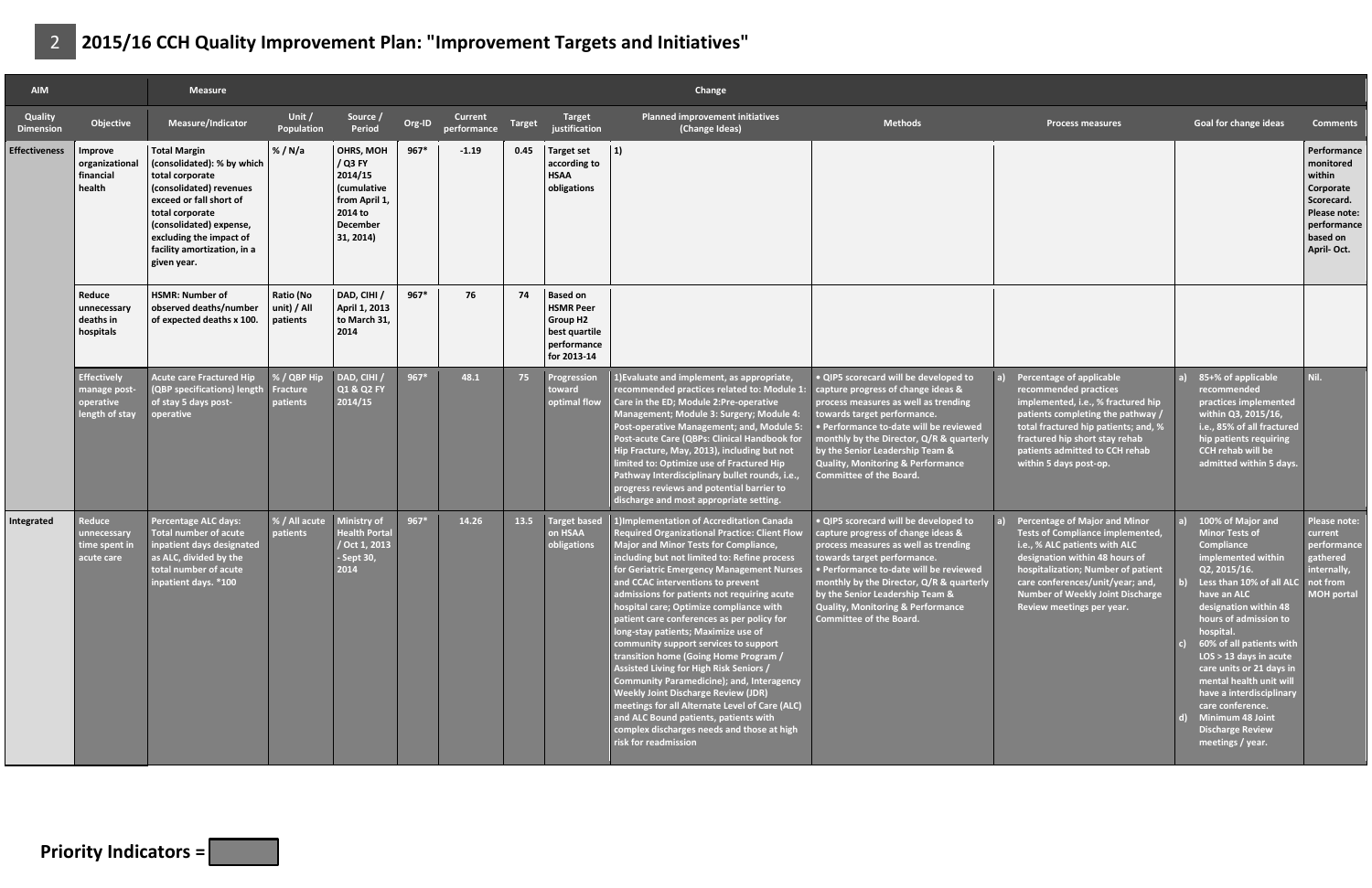| <b>AIM</b>                  |                                                                                                         | <b>Measure</b>                                                                                                                                                                                      |                      |                                                                        |        |                               |        |                                                                                                           | Change                                                                                                                                                                                                                                                                                                                                                                                                                                                                                                                                                                                                                                                                                                                                                                                                                                                                                                                                                                                                                                                                                                                                                                                                  |                                                                                                                                                                                                                                                                                                                                                               |                                                                                                                                                                                                                                                                                                                                                                                                                                                                                                                                                                                                                 |                                                                                                                                                                                                                                                                                       |                                                                                                        |
|-----------------------------|---------------------------------------------------------------------------------------------------------|-----------------------------------------------------------------------------------------------------------------------------------------------------------------------------------------------------|----------------------|------------------------------------------------------------------------|--------|-------------------------------|--------|-----------------------------------------------------------------------------------------------------------|---------------------------------------------------------------------------------------------------------------------------------------------------------------------------------------------------------------------------------------------------------------------------------------------------------------------------------------------------------------------------------------------------------------------------------------------------------------------------------------------------------------------------------------------------------------------------------------------------------------------------------------------------------------------------------------------------------------------------------------------------------------------------------------------------------------------------------------------------------------------------------------------------------------------------------------------------------------------------------------------------------------------------------------------------------------------------------------------------------------------------------------------------------------------------------------------------------|---------------------------------------------------------------------------------------------------------------------------------------------------------------------------------------------------------------------------------------------------------------------------------------------------------------------------------------------------------------|-----------------------------------------------------------------------------------------------------------------------------------------------------------------------------------------------------------------------------------------------------------------------------------------------------------------------------------------------------------------------------------------------------------------------------------------------------------------------------------------------------------------------------------------------------------------------------------------------------------------|---------------------------------------------------------------------------------------------------------------------------------------------------------------------------------------------------------------------------------------------------------------------------------------|--------------------------------------------------------------------------------------------------------|
| Quality<br><b>Dimension</b> | Objective                                                                                               | Measure/Indicator                                                                                                                                                                                   | Unit /<br>Population | Source /<br>Period                                                     | Org-ID | <b>Current</b><br>performance | Target | Target<br>justification                                                                                   | <b>Planned improvement initiatives</b><br>(Change Ideas)                                                                                                                                                                                                                                                                                                                                                                                                                                                                                                                                                                                                                                                                                                                                                                                                                                                                                                                                                                                                                                                                                                                                                | <b>Methods</b>                                                                                                                                                                                                                                                                                                                                                | <b>Process measures</b>                                                                                                                                                                                                                                                                                                                                                                                                                                                                                                                                                                                         | <b>Goal for change ideas</b>                                                                                                                                                                                                                                                          | <b>Comments</b>                                                                                        |
|                             | Reduce<br>unnecessary<br>hospital<br>readmission                                                        | <b>Readmission within 30</b><br>days for Selected Case Mix patients<br><b>Groups</b>                                                                                                                | % / All acute        | DAD, CIHI /<br>July 1, 2013 -<br>Jun 30, 2014                          | $967*$ | 10                            |        | <b>Based on</b><br>internal<br><b>Strategy In</b><br><b>Action target</b>                                 | 1) Evaluate and implement, as appropriate,<br>recommended practices related to Chronic<br><b>Obstructive Lung Disease (COPD) Acute</b><br><b>Exacerbation Episode of Care (QBPs: Clinical</b><br>Handbook for COPD, January, 2013) and<br><b>Congestive Heart Failure (CHF) Episode of</b><br>Care Pathway (QBPs: Clinical Handbook for<br>CHF, January 2013), including but not limited<br>to: Maximizing use of protocols, pathways<br>and GAP (Guidelines applied to practice) tool<br>for all COPD, CHF and Pneumonia patients;<br>Referral to CCAC Rapid Response Nurse for all<br><b>COPD and CHF patients; Maximizing</b><br>Discharge Follow-up phone calls for all<br>patients discharged from acute care<br>programs, currently being conducted by late<br>career nurses; Monthly reviews of all<br>readmissions with same or related diagnosis<br>within 7 days and 8-28 days for all diagnoses;<br><b>Evaluate results of discharge calls and</b><br>implement measures to improve compliance<br>with: filling prescriptions on discharge /<br>having primary care follow-up within 7 days<br>of discharge / knowing how to manage<br>disease at home / referral to CCAC as<br>appropriate. | . QIP5 scorecard will be developed to<br>capture progress of change ideas &<br>process measures as well as trending<br>towards target performance.<br>• Performance to-date will be reviewed<br>monthly by the Director, Q/R & quarterly<br>by the Senior Leadership Team &<br><b>Quality, Monitoring &amp; Performance</b><br><b>Committee of the Board.</b> | Percentage of applicable<br>recommended practices<br>implemented, i.e., % compliance<br>with pathway implementation for<br>COPD, CHF, Pneumonia; %<br>compliance with GAP tool for COPD,<br>CHF, Pneumonia; Number of<br>discharge follow-up phone calls /<br>total number of discharges; %<br>compliance with filling prescription;<br>% compliance with Primary Care<br>Follow-up for COPD discharges.                                                                                                                                                                                                        | 100% of applicable<br>recommended<br>practices implemented<br>within Q3, 2015/16.<br><b>Scorecard target for</b><br>compliance with GAP<br>tools = $70\%$ of COPD<br>patients receiving<br><b>Primary Care Provider</b><br>follow-up within 7 days<br>of discharge (IDEAS<br>Target). | <b>Current</b><br>performance<br>based on<br>2012-13<br>data. Pulled<br>from CIHI's<br><b>HSP site</b> |
| Patient-<br>centred         | Improve<br>patient<br>satisfaction                                                                      | From NRC Canada: Would<br>you recommend this ED to<br>your friends and family?"<br>(add together % of those<br>who responded<br>"Definitely Yes" or "Yes,<br>definitely")                           | % / ED<br>patients   | NRC Picker /<br>October<br>$2013 -$<br>September<br>2014               | $967*$ | 59.85                         | 89.5   | <b>Target based</b><br>on Ontario<br>Community<br>Hospital<br>average<br>performance<br>at Q4 FY<br>13/14 |                                                                                                                                                                                                                                                                                                                                                                                                                                                                                                                                                                                                                                                                                                                                                                                                                                                                                                                                                                                                                                                                                                                                                                                                         |                                                                                                                                                                                                                                                                                                                                                               | Due to ongoing concern with National Research Corporation Canada survey products,<br>i.e., utility, timeliness of reports provided and cost, CCH has embarked on an in-house<br>process for distribution and analysis of the Canadian Patient Experiences Survey-<br>Inpatient Care Survey (CIHI instrument). Although still in the early implementation<br>phase of this initiative, e.g., insufficient survey returns received to confidently<br>undertake a statistical analysis of the responders' experience, we anticipate that this<br>instrument and in-house process will provide a superior solution. |                                                                                                                                                                                                                                                                                       |                                                                                                        |
|                             |                                                                                                         | From NRC Canada:<br>"Overall, how would you<br>rate the care and services<br>you received at the ED?"<br>(add together % of those<br>who responded "Excellent,<br>Very Good and Good").             | % / ED<br>patients   | NRC Picker /<br>October<br>$2013 -$<br>September<br>2014               | $967*$ | 83.98                         | 85.5   | Ontario<br>Community<br>Hospital<br>average for<br>Q4 FY 13/14                                            |                                                                                                                                                                                                                                                                                                                                                                                                                                                                                                                                                                                                                                                                                                                                                                                                                                                                                                                                                                                                                                                                                                                                                                                                         |                                                                                                                                                                                                                                                                                                                                                               |                                                                                                                                                                                                                                                                                                                                                                                                                                                                                                                                                                                                                 |                                                                                                                                                                                                                                                                                       |                                                                                                        |
| Safety                      | Increase<br>proportion of<br>patients<br>receiving<br>medication<br>reconciliation<br>upon<br>admission | <b>Medication reconciliation</b><br>at admission: The total<br>number of patients with<br>medications reconciled as<br>a proportion of the total<br>number of patients<br>admitted to the hospital. | % / All<br>patients  | Hospital<br>collected<br>data / most<br>recent<br>quarter<br>available | 967*   | 90                            | 100    | Theoretical<br>best.                                                                                      | 1)                                                                                                                                                                                                                                                                                                                                                                                                                                                                                                                                                                                                                                                                                                                                                                                                                                                                                                                                                                                                                                                                                                                                                                                                      |                                                                                                                                                                                                                                                                                                                                                               |                                                                                                                                                                                                                                                                                                                                                                                                                                                                                                                                                                                                                 |                                                                                                                                                                                                                                                                                       |                                                                                                        |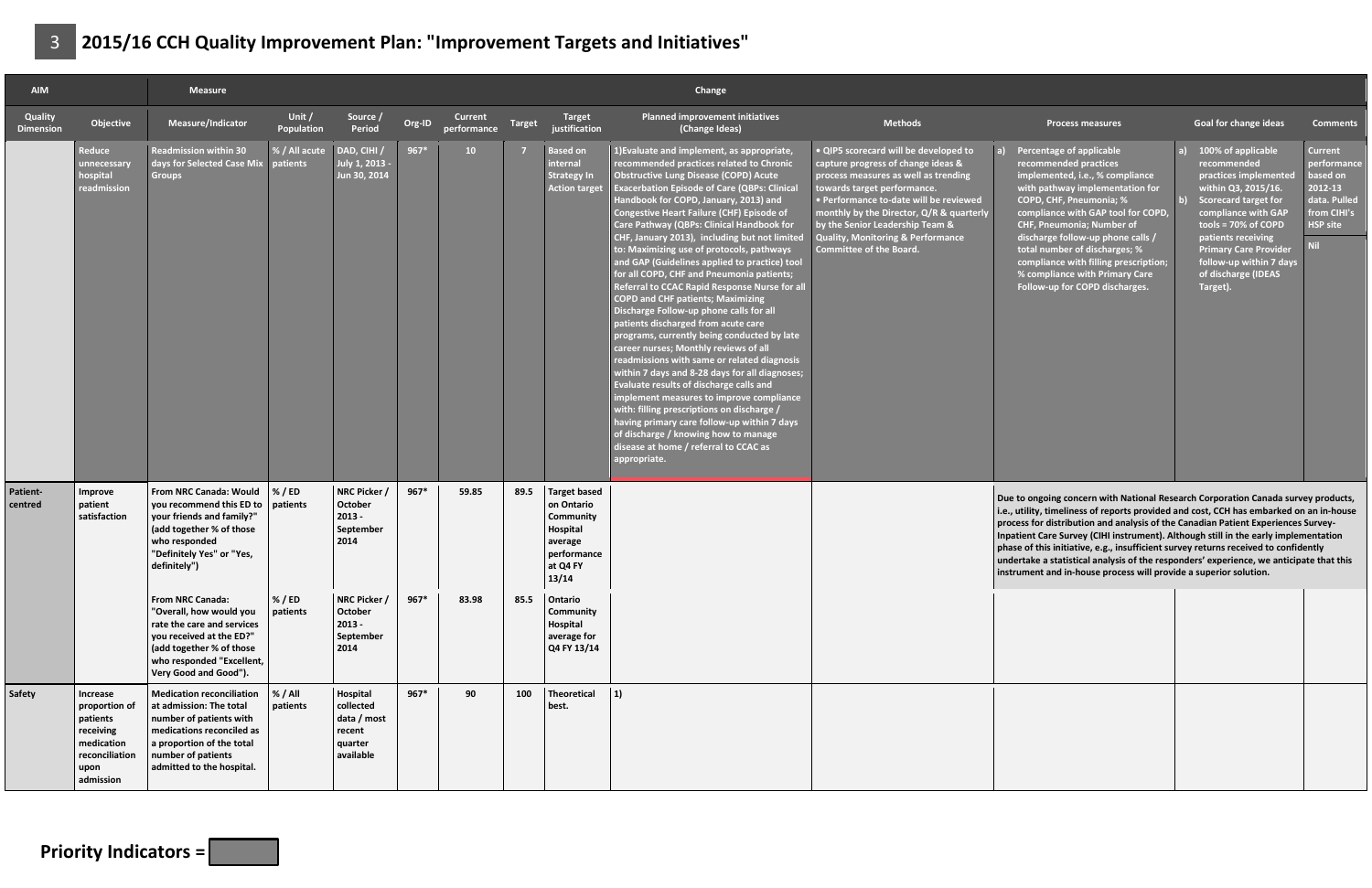| <b>AIM</b>                  |                                                                                                      | Measure                                                                                                                                                                                                                                                                                                                                                        |                                                           |                                                                         |        |                               |              |                                               | Change                                            |                |                         |                              |                                                                    |
|-----------------------------|------------------------------------------------------------------------------------------------------|----------------------------------------------------------------------------------------------------------------------------------------------------------------------------------------------------------------------------------------------------------------------------------------------------------------------------------------------------------------|-----------------------------------------------------------|-------------------------------------------------------------------------|--------|-------------------------------|--------------|-----------------------------------------------|---------------------------------------------------|----------------|-------------------------|------------------------------|--------------------------------------------------------------------|
| Quality<br><b>Dimension</b> | Objective                                                                                            | Measure/Indicator                                                                                                                                                                                                                                                                                                                                              | Unit /<br>Population                                      | Source /<br>Period                                                      | Org-ID | <b>Current</b><br>performance | Target       | Target<br>justification                       | Planned improvement initiatives<br>(Change Ideas) | <b>Methods</b> | <b>Process measures</b> | <b>Goal for change ideas</b> | <b>Comments</b>                                                    |
|                             | Increase<br>proportion of<br>patients<br>receiving<br>medication<br>reconciliation<br>upon discharge | <b>Total number of</b><br>discharged patients for<br>whom a Best Possible<br><b>Medication Discharge Plan</b><br>was created as a<br>proportion the total<br>number of patients<br>discharged.                                                                                                                                                                 | % / All<br>patients                                       | Hospital<br>collected<br>data / Most<br>recent<br>quarter<br>available  | $967*$ | $\Omega$                      | 100          |                                               | 1)                                                |                |                         |                              |                                                                    |
|                             | Reduce<br>hospital<br>acquired<br>infection rates                                                    | CDI rate per 1,000 patient<br>days: Number of patients<br>newly diagnosed with<br>hospital-acquired CDI,<br>divided by the number of<br>patient days in that<br>month, multiplied by<br>1,000 - Average for Jan-<br>Dec. 2014, consistent with<br>HQO's Patient Safety<br>public reporting website.                                                            | Rate per<br>1,000 patient<br>days / All<br>patients       | Publicly<br>Reported,<br>MOH / Jan 1,<br>2014 - Dec<br>31, 2014         | $967*$ | 0.17                          | $\mathbf{0}$ | Target based $ 1$ )<br>on HSAA<br>obligations |                                                   |                |                         |                              | Please note:<br>current<br>performance<br>based on Q3<br>(2014/15) |
|                             |                                                                                                      | Hand hygiene compliance<br>before patient contact:<br>The number of times that<br>hand hygiene was<br>performed before initial<br>patient contact divided by<br>the number of observed<br>hand hygiene indications<br>for before initial patient<br>contact multiplied by 100 -<br>consistent with publicly<br>reportable patient safety<br>data.              | % / Health<br>providers in<br>the entire<br>facility      | <b>Publicly</b><br>Reported,<br>MOH / Jan 1,<br>2014 - Dec,<br>31, 2014 | $967*$ | 80                            | 80           |                                               |                                                   |                |                         |                              |                                                                    |
|                             |                                                                                                      | Hand hygiene compliance   % / Health<br>before patient contact:<br>The number of times that<br>hand hygiene was<br>performed before initial<br>patient contact divided by<br>the number of observed<br>hand hygiene indications<br>for before initial patient<br>contact multiplied by 100 -<br>consistent with publicly<br>reportable patient safety<br>data. | providers in<br>the entire<br>facility                    | <b>Publicly</b><br>Reported,<br>MOH / Jan 1,<br>2014 - Dec,<br>31, 2014 | 4470*  | 76                            | 80           |                                               |                                                   |                |                         |                              |                                                                    |
|                             |                                                                                                      | VAP rate per 1,000<br>ventilator days: the total<br>number of newly<br>diagnosed VAP cases in<br>the ICU after at least 48<br>hours of mechanical<br>ventilation, divided by the<br>number of ventilator days                                                                                                                                                  | Rate per<br>1,000<br>ventilator<br>days / ICU<br>patients | <b>Publicly</b><br>Reported,<br>MOH / Jan 1,<br>2014 - Dec<br>31, 2014  | $967*$ | $\mathbf 0$                   | $\mathbf{0}$ | Target based<br>on HSAA<br>obligations        |                                                   |                |                         |                              |                                                                    |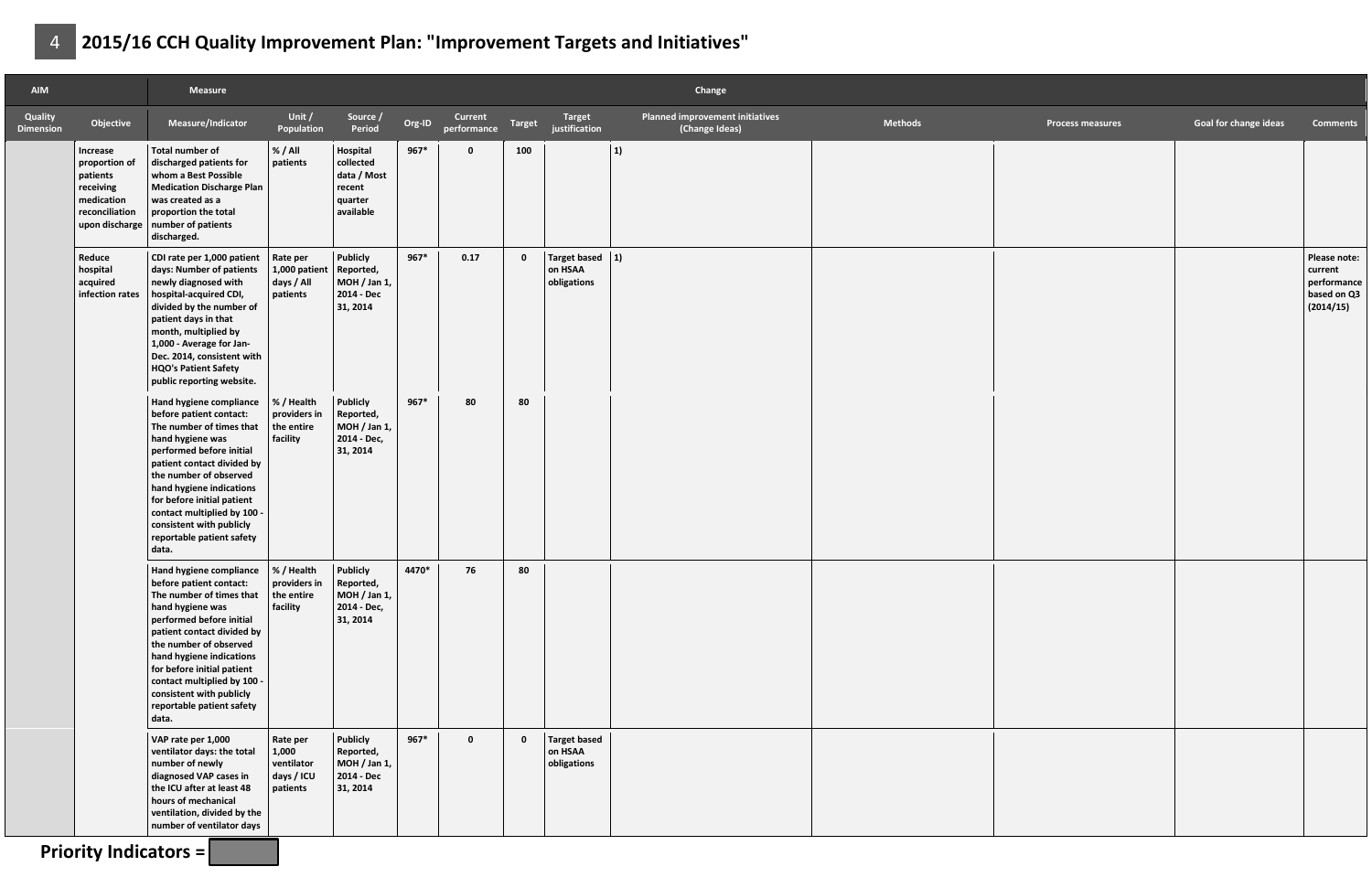| <b>AIM</b>                         |                                                                                              | <b>Measure</b>                                                                                                                                                                                                                                                                                                                                                                       |                                                                 |                                                                        |        |                        |              |                                                                          | Change                                                                                                                                                                                                                                                                                                                                                                                                                                                          |                                                                                                                                                                                                                                                                                                                                                        |                                                                                                                           |                                                                                                                                                                                                                                                                                            |                                                                                 |
|------------------------------------|----------------------------------------------------------------------------------------------|--------------------------------------------------------------------------------------------------------------------------------------------------------------------------------------------------------------------------------------------------------------------------------------------------------------------------------------------------------------------------------------|-----------------------------------------------------------------|------------------------------------------------------------------------|--------|------------------------|--------------|--------------------------------------------------------------------------|-----------------------------------------------------------------------------------------------------------------------------------------------------------------------------------------------------------------------------------------------------------------------------------------------------------------------------------------------------------------------------------------------------------------------------------------------------------------|--------------------------------------------------------------------------------------------------------------------------------------------------------------------------------------------------------------------------------------------------------------------------------------------------------------------------------------------------------|---------------------------------------------------------------------------------------------------------------------------|--------------------------------------------------------------------------------------------------------------------------------------------------------------------------------------------------------------------------------------------------------------------------------------------|---------------------------------------------------------------------------------|
| <b>Quality</b><br><b>Dimension</b> | Objective                                                                                    | Measure/Indicator                                                                                                                                                                                                                                                                                                                                                                    | Unit /<br>Population                                            | Source /<br>Period                                                     | Org-ID | Current<br>performance | Target       | Target<br>justification                                                  | <b>Planned improvement initiatives</b><br>(Change Ideas)                                                                                                                                                                                                                                                                                                                                                                                                        | <b>Methods</b>                                                                                                                                                                                                                                                                                                                                         | <b>Process measures</b>                                                                                                   | <b>Goal for change ideas</b>                                                                                                                                                                                                                                                               | <b>Comments</b>                                                                 |
|                                    |                                                                                              | in that reporting period,<br>multiplied by 1,000 -<br>consistent with publicly<br>reportable patient safety<br>data.                                                                                                                                                                                                                                                                 |                                                                 |                                                                        |        |                        |              |                                                                          |                                                                                                                                                                                                                                                                                                                                                                                                                                                                 |                                                                                                                                                                                                                                                                                                                                                        |                                                                                                                           |                                                                                                                                                                                                                                                                                            |                                                                                 |
|                                    |                                                                                              | Rate of central line blood<br>stream infections per<br>1,000 central line days:<br>total number of newly<br>diagnosed CLI cases in the<br>ICU after at least 48 hours<br>of being placed on a<br>central line, divided by the<br>number of central line<br>days in that reporting<br>period, multiplied by<br>1,000 - consistent with<br>publicly reportable patient<br>safety data. | Rate per<br>1,000 central<br>line days /<br><b>ICU</b> patients | <b>Publicly</b><br>Reported,<br>MOH / Jan 1,<br>2014 - Dec<br>31, 2014 | $967*$ | $\mathbf 0$            | $\mathbf{0}$ | <b>Target based</b><br>on HSAA<br>obligations                            |                                                                                                                                                                                                                                                                                                                                                                                                                                                                 |                                                                                                                                                                                                                                                                                                                                                        |                                                                                                                           |                                                                                                                                                                                                                                                                                            |                                                                                 |
|                                    | <b>Reduce rates</b><br>of deaths and<br>complications<br>associated<br>with surgical<br>care | <b>Surgical Safety Checklist:</b><br>number of times all three<br>phases of the surgical<br>safety checklist was<br>performed (briefing; time<br>out; and debriefing)<br>divided by the total<br>number of surgeries<br>performed, multiplied by<br>100 - consistent with<br>publicly reportable patient<br>safety data.                                                             | % / All<br>surgical<br>procedures                               | <b>Publicly</b><br>Reported,<br>MOH / Jan 1,<br>2014 - Dec<br>31, 2014 | $967*$ | 98.5                   | 100          |                                                                          | 1)                                                                                                                                                                                                                                                                                                                                                                                                                                                              |                                                                                                                                                                                                                                                                                                                                                        |                                                                                                                           |                                                                                                                                                                                                                                                                                            | Performance<br>based on<br>January -<br>November<br>2014                        |
|                                    | Reduce use of<br>physical<br>restraints in<br><b>Mental Health</b>                           | <b>Physical Restraints:</b><br>Number of admission<br>assessments where<br>restraint use occurred in<br>last 3 days divided by the<br>number of full admission<br>assessments in time<br>period                                                                                                                                                                                      | % / All<br>patients                                             | OMHRS, CIHI<br>/ Oct 1, 2013<br>- Sep 30,<br>2014                      | $967*$ | 8.3                    | 3.4          | Target based $ 1$ )<br>on 5%<br>reduction of<br>FY 13/14<br>peer average |                                                                                                                                                                                                                                                                                                                                                                                                                                                                 |                                                                                                                                                                                                                                                                                                                                                        |                                                                                                                           |                                                                                                                                                                                                                                                                                            | Please note<br>that<br>performance<br>is based on<br>FY 14/15 Q2<br>performance |
|                                    | Enhance<br>Workplace<br>Violence<br><b>Prevention and</b><br><b>Management</b>               | Physician/employee<br>injuries resulting from a<br>workplace violence<br>incident per 1000 PCU<br>patient days.                                                                                                                                                                                                                                                                      | Rate per<br>1,000 patient<br>days / PCU                         | Hospital<br>collected<br>data / Q1 -<br>Q3 FY<br>2014/15               | $967*$ | <b>TBD</b>             | <b>TBD</b>   | 20%<br>reduction of<br>current<br>performance                            | 1) Define Psychiatric Care Unit (PCU) staff<br>positions required to act as primary<br>responders with advanced training; primary<br>responders; and, staff who are not primary<br>responders in a crisis situation; Develop and<br>test primary responders advanced training<br>program and 'refresher' modules; Develop<br>and test basic standardized training for staff<br>who are not primary responders in a crisis<br>situation and 'refresher' modules. | . QIP5 scorecard will be developed to<br>capture progress of change ideas &<br>process measures as well as trending<br>towards target performance.<br>· Performance to-date will be reviewed<br>monthly by the Director, Q/R & quarterly<br>by the Senior Leadership Team &<br><b>Quality, Monitoring &amp; Performance</b><br>Committee of the Board. | Percentage of designated staff having<br>successfully completed the level of<br>training assigned to each staff category. | 60% of designated staff have Nil<br>successfully completed the<br>level of training assigned to<br>each staff category within<br>Q3, 2015/16. 90% of<br>designated staff have<br>successfully completed the<br>level of training assigned to<br>each staff category within<br>Q4, 2015/16. |                                                                                 |